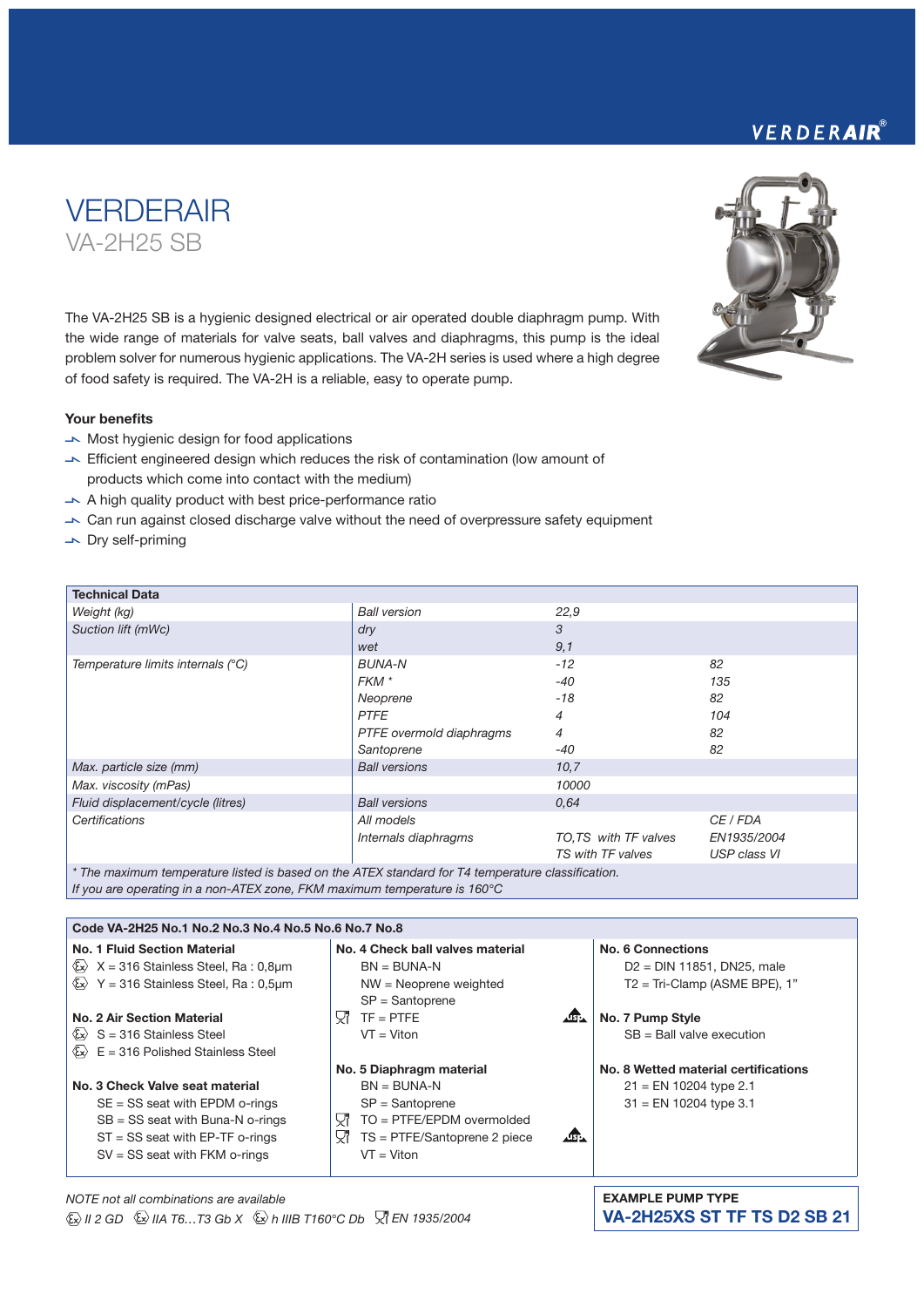

## Dimensions (mm)





Ø 10

 $\varphi$ 

 $\varphi$ 

 $\frac{\varepsilon}{\sqrt{3}}$ 

### Flow rate / air consumption



# VERDERAIR®